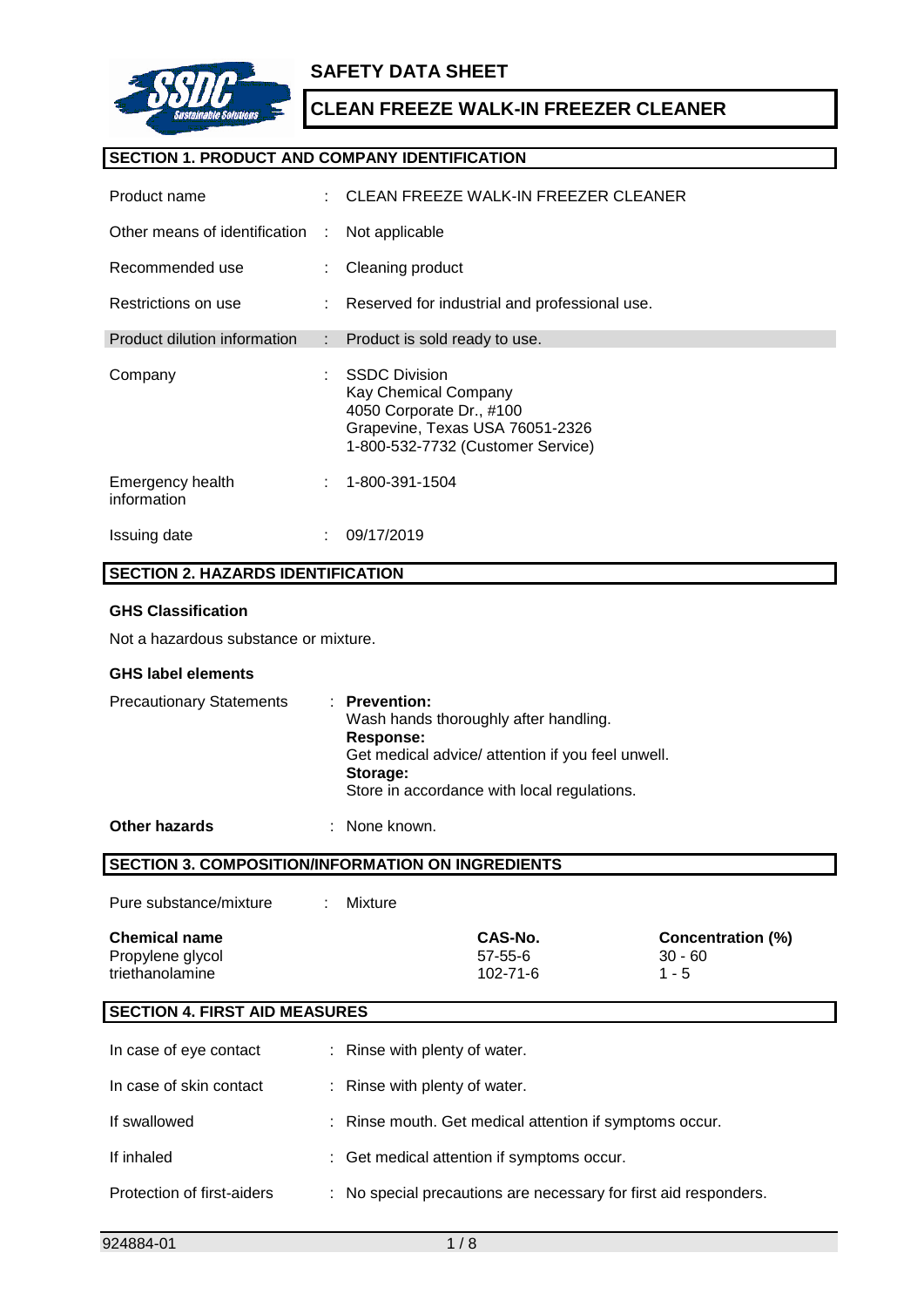| Notes to physician                                                | : No specific measures identified.                                                |
|-------------------------------------------------------------------|-----------------------------------------------------------------------------------|
| Most important symptoms<br>and effects, both acute and<br>delayed | : See Section 11 for more detailed information on health effects and<br>symptoms. |

### **SECTION 5. FIRE-FIGHTING MEASURES**

| Suitable extinguishing media                      | : Use extinguishing measures that are appropriate to local<br>circumstances and the surrounding environment.           |
|---------------------------------------------------|------------------------------------------------------------------------------------------------------------------------|
| Unsuitable extinguishing<br>media                 | : None known.                                                                                                          |
| Specific hazards during fire<br>fighting          | : Not flammable or combustible.                                                                                        |
| Hazardous combustion<br>products                  | : Decomposition products may include the following materials:<br>Carbon oxides<br>Nitrogen oxides (NOx)                |
| Special protective equipment<br>for fire-fighters | : Use personal protective equipment.                                                                                   |
| Specific extinguishing<br>methods                 | : Fire residues and contaminated fire extinguishing water must be<br>disposed of in accordance with local regulations. |

### **SECTION 6. ACCIDENTAL RELEASE MEASURES**

| Personal precautions,<br>protective equipment and<br>emergency procedures | : Refer to protective measures listed in sections 7 and 8.                                                                                                                                                                                                                                                                                                                                                                  |
|---------------------------------------------------------------------------|-----------------------------------------------------------------------------------------------------------------------------------------------------------------------------------------------------------------------------------------------------------------------------------------------------------------------------------------------------------------------------------------------------------------------------|
| <b>Environmental precautions</b>                                          | : No special environmental precautions required.                                                                                                                                                                                                                                                                                                                                                                            |
| Methods and materials for<br>containment and cleaning up                  | Stop leak if safe to do so. Contain spillage, and then collect with non-<br>combustible absorbent material, (e.g. sand, earth, diatomaceous<br>earth, vermiculite) and place in container for disposal according to<br>local / national regulations (see section 13). Flush away traces with<br>water. For large spills, dike spilled material or otherwise contain<br>material to ensure runoff does not reach a waterway. |
| <b>SECTION 7. HANDLING AND STORAGE</b>                                    |                                                                                                                                                                                                                                                                                                                                                                                                                             |
| Advice on safe handling                                                   | : Wash hands after handling. In case of mechanical malfunction, or if in<br>contact with unknown dilution of product, wear full Personal Protective<br>Equipment (PPE). For personal protection see section 8.                                                                                                                                                                                                              |
|                                                                           |                                                                                                                                                                                                                                                                                                                                                                                                                             |

## Conditions for safe storage : Keep out of reach of children. Store in suitable labeled containers.

### Storage temperature : 0 °C to 50 °C

## **SECTION 8. EXPOSURE CONTROLS/PERSONAL PROTECTION**

### **Ingredients with workplace control parameters**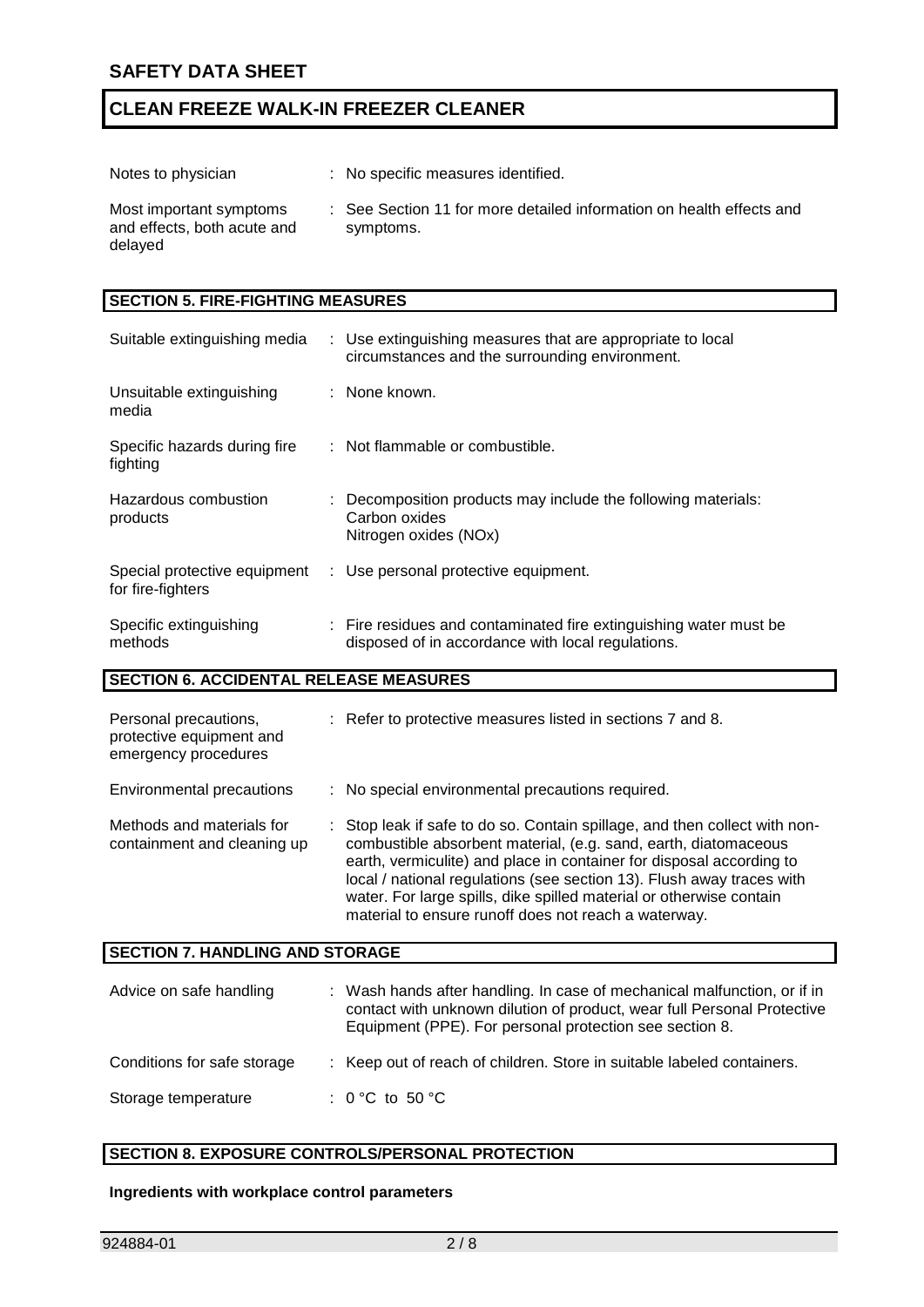| Components                                         |    | CAS-No.                                     | Form of<br>exposure                          | Permissible<br>concentration                                    | <b>Basis</b>     |
|----------------------------------------------------|----|---------------------------------------------|----------------------------------------------|-----------------------------------------------------------------|------------------|
| Propylene glycol                                   |    | $57 - 55 - 6$                               | <b>TWA</b>                                   | 10 mg/m3                                                        | <b>AIHA WEEL</b> |
| triethanolamine                                    |    | 102-71-6                                    | <b>TWA</b>                                   | $5$ mg/m $3$                                                    | <b>ACGIH</b>     |
| <b>Engineering measures</b>                        |    |                                             | exposure to airborne contaminants.           | Good general ventilation should be sufficient to control worker |                  |
| Personal protective equipment                      |    |                                             |                                              |                                                                 |                  |
| Eye protection                                     |    | : No special protective equipment required. |                                              |                                                                 |                  |
| Hand protection                                    |    |                                             | No special protective equipment required.    |                                                                 |                  |
| Skin protection                                    |    |                                             | No special protective equipment required.    |                                                                 |                  |
| Respiratory protection                             | ÷  |                                             |                                              | No personal respiratory protective equipment normally required. |                  |
| Hygiene measures                                   |    | product.                                    |                                              | : Wash hands before breaks and immediately after handling the   |                  |
| <b>SECTION 9. PHYSICAL AND CHEMICAL PROPERTIES</b> |    |                                             |                                              |                                                                 |                  |
|                                                    |    |                                             |                                              |                                                                 |                  |
| Appearance                                         |    | liquid                                      |                                              |                                                                 |                  |
| Color                                              |    | clear, dark blue                            |                                              |                                                                 |                  |
| Odor                                               |    | alcohol-like                                |                                              |                                                                 |                  |
| pH                                                 |    | $10.1 - 10.7$ , $(100\%)$                   |                                              |                                                                 |                  |
| Flash point                                        |    |                                             | Not applicable, Does not sustain combustion. |                                                                 |                  |
| <b>Odor Threshold</b>                              |    | No data available                           |                                              |                                                                 |                  |
| Melting point/freezing point                       |    | No data available                           |                                              |                                                                 |                  |
| Initial boiling point and<br>boiling range         |    | No data available                           |                                              |                                                                 |                  |
| Evaporation rate                                   |    | No data available                           |                                              |                                                                 |                  |
| Flammability (solid, gas)                          |    | No data available                           |                                              |                                                                 |                  |
| Upper explosion limit                              |    | No data available                           |                                              |                                                                 |                  |
| Lower explosion limit                              |    | No data available                           |                                              |                                                                 |                  |
| Vapor pressure                                     |    | No data available                           |                                              |                                                                 |                  |
| Relative vapor density                             |    | No data available                           |                                              |                                                                 |                  |
| Relative density                                   |    | 1.026 - 1.046                               |                                              |                                                                 |                  |
| Water solubility                                   |    | soluble                                     |                                              |                                                                 |                  |
| Solubility in other solvents                       |    | No data available                           |                                              |                                                                 |                  |
| Partition coefficient: n-<br>octanol/water         |    | No data available                           |                                              |                                                                 |                  |
| Autoignition temperature                           |    | No data available                           |                                              |                                                                 |                  |
| Thermal decomposition                              |    | No data available                           |                                              |                                                                 |                  |
| Viscosity, kinematic                               |    | No data available                           |                                              |                                                                 |                  |
| <b>Explosive properties</b>                        | ÷. | No data available                           |                                              |                                                                 |                  |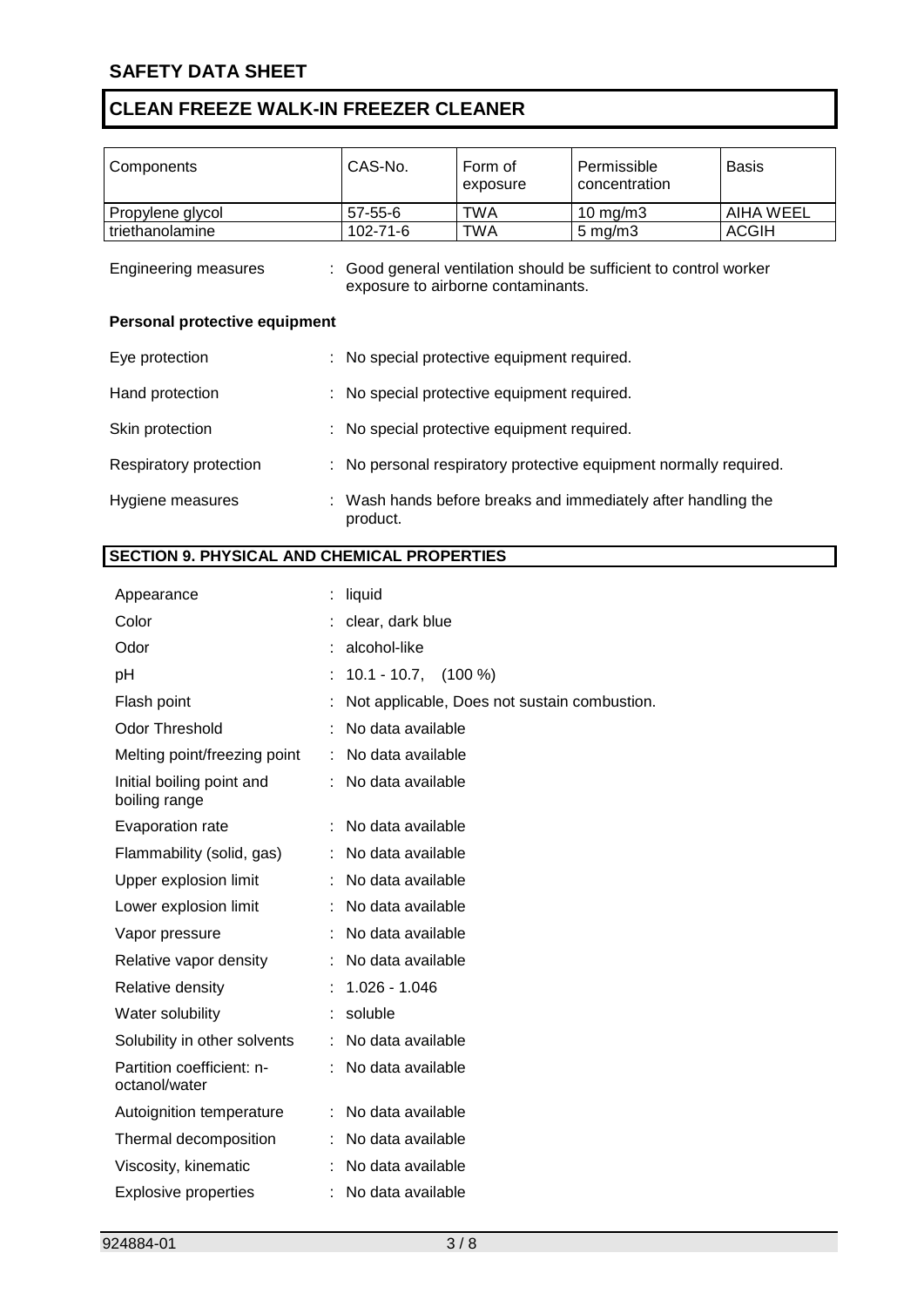| Oxidizing properties | : The substance or mixture is not classified as oxidizing. |
|----------------------|------------------------------------------------------------|
| Molecular weight     | : No data available                                        |
| VOC.                 | : No data available                                        |

## **SECTION 10. STABILITY AND REACTIVITY**

| Reactivity                            | : No dangerous reaction known under conditions of normal use.                                                            |
|---------------------------------------|--------------------------------------------------------------------------------------------------------------------------|
| Chemical stability                    | : Stable under normal conditions.                                                                                        |
| Possibility of hazardous<br>reactions | : No dangerous reaction known under conditions of normal use.                                                            |
| Conditions to avoid                   | : None known.                                                                                                            |
| Incompatible materials                | $:$ Acids                                                                                                                |
| Hazardous decomposition<br>products   | : In case of fire hazardous decomposition products may be produced<br>such as:<br>Carbon oxides<br>Nitrogen oxides (NOx) |

### **SECTION 11. TOXICOLOGICAL INFORMATION**

Information on likely routes of : Inhalation, Eye contact, Skin contact exposure

### **Potential Health Effects**

| : Health injuries are not known or expected under normal use. |
|---------------------------------------------------------------|
| : Health injuries are not known or expected under normal use. |
| : Health injuries are not known or expected under normal use. |
| : Health injuries are not known or expected under normal use. |
| : Health injuries are not known or expected under normal use. |
|                                                               |

#### **Experience with human exposure**

| Inhalation   | : No symptoms known or expected. |
|--------------|----------------------------------|
| Ingestion    | : No symptoms known or expected. |
| Skin contact | : No symptoms known or expected. |
| Eye contact  | : No symptoms known or expected. |

## **Toxicity**

#### **Product**

| Acute oral toxicity       | : No data available |
|---------------------------|---------------------|
| Acute inhalation toxicity | : No data available |
| Acute dermal toxicity     | : No data available |
| Skin corrosion/irritation | : No data available |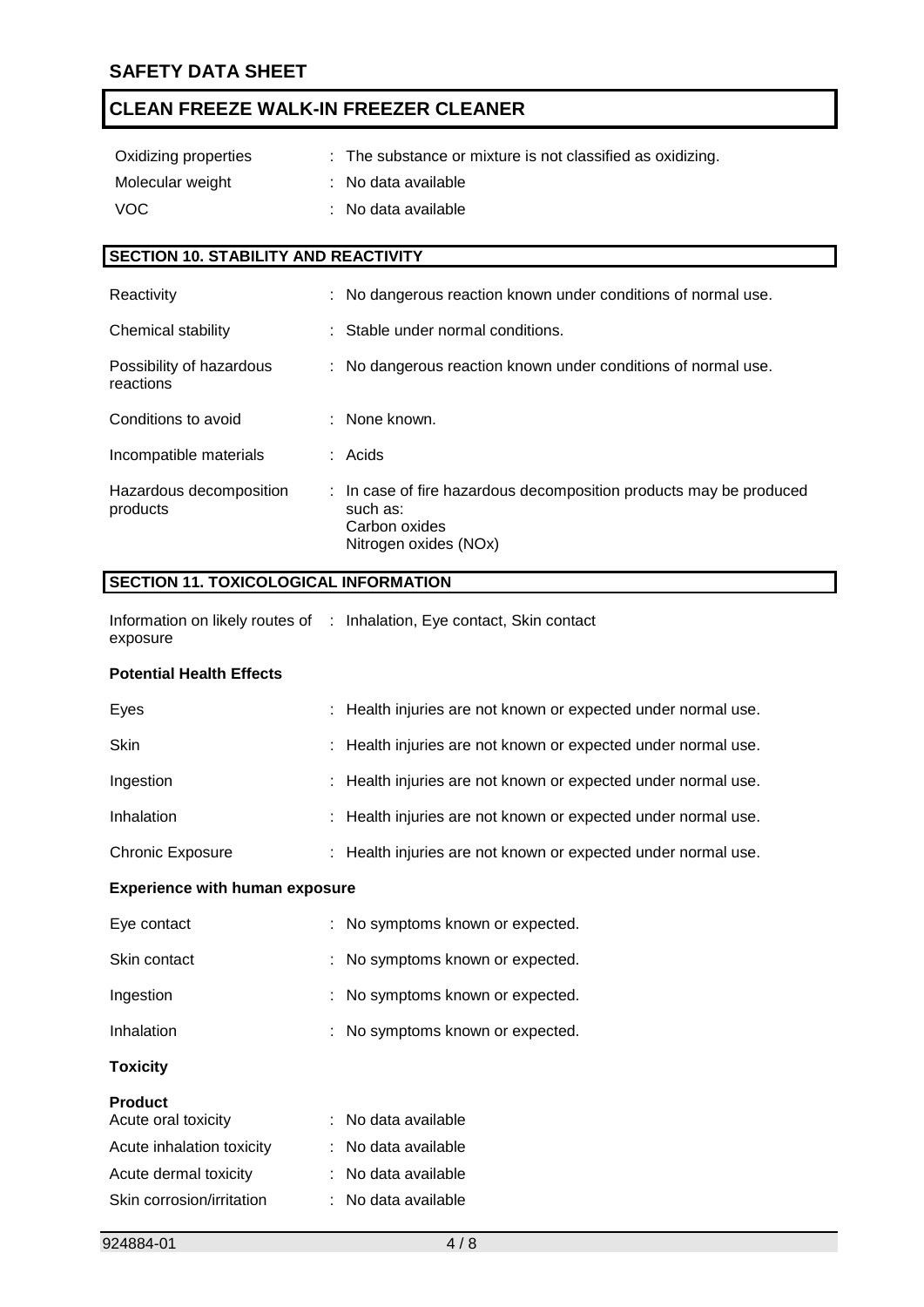| Serious eye damage/eye<br>irritation | :   No data available                                                          |
|--------------------------------------|--------------------------------------------------------------------------------|
| Respiratory or skin<br>sensitization | : No data available                                                            |
| Carcinogenicity                      | No data available                                                              |
| Reproductive effects                 | No data available                                                              |
| Germ cell mutagenicity               | No data available                                                              |
| Teratogenicity                       | No data available                                                              |
| STOT-single exposure                 | No data available                                                              |
| STOT-repeated exposure               | No data available                                                              |
| Aspiration toxicity                  | No data available                                                              |
| <b>Components</b>                    |                                                                                |
| Acute oral toxicity                  | : Propylene glycol<br>LD50 Rat: 22,000 mg/kg                                   |
|                                      | triethanolamine<br>LD50 Rat: 6,400 mg/kg                                       |
| <b>Components</b>                    |                                                                                |
| Acute inhalation toxicity            | : Propylene glycol<br>4 h LC50 Rat: > 158.5 mg/l<br>Test atmosphere: dust/mist |

## **SECTION 12. ECOLOGICAL INFORMATION**

| <b>Ecotoxicity</b>                                                        |                                                       |
|---------------------------------------------------------------------------|-------------------------------------------------------|
| <b>Environmental Effects</b>                                              | : This product has no known ecotoxicological effects. |
| <b>Product</b>                                                            |                                                       |
| Toxicity to fish                                                          | : No data available                                   |
| Toxicity to daphnia and other<br>aquatic invertebrates                    | : No data available                                   |
| Toxicity to algae                                                         | : No data available                                   |
| <b>Components</b>                                                         |                                                       |
| Toxicity to fish                                                          | : Propylene glycol<br>96 h LC50: > 10,000 mg/l        |
|                                                                           | triethanolamine<br>96 h LC50: 11,800 mg/l             |
| <b>Components</b>                                                         |                                                       |
| Toxicity to daphnia and other : Propylene glycol<br>aquatic invertebrates | 48 h EC50: 18,340 mg/l                                |
|                                                                           | triethanolamine<br>48 h EC50: 609.88 mg/l             |
| <b>Components</b>                                                         |                                                       |
| Toxicity to algae                                                         | Propylene glycol                                      |
| 924884-01                                                                 | 5/8                                                   |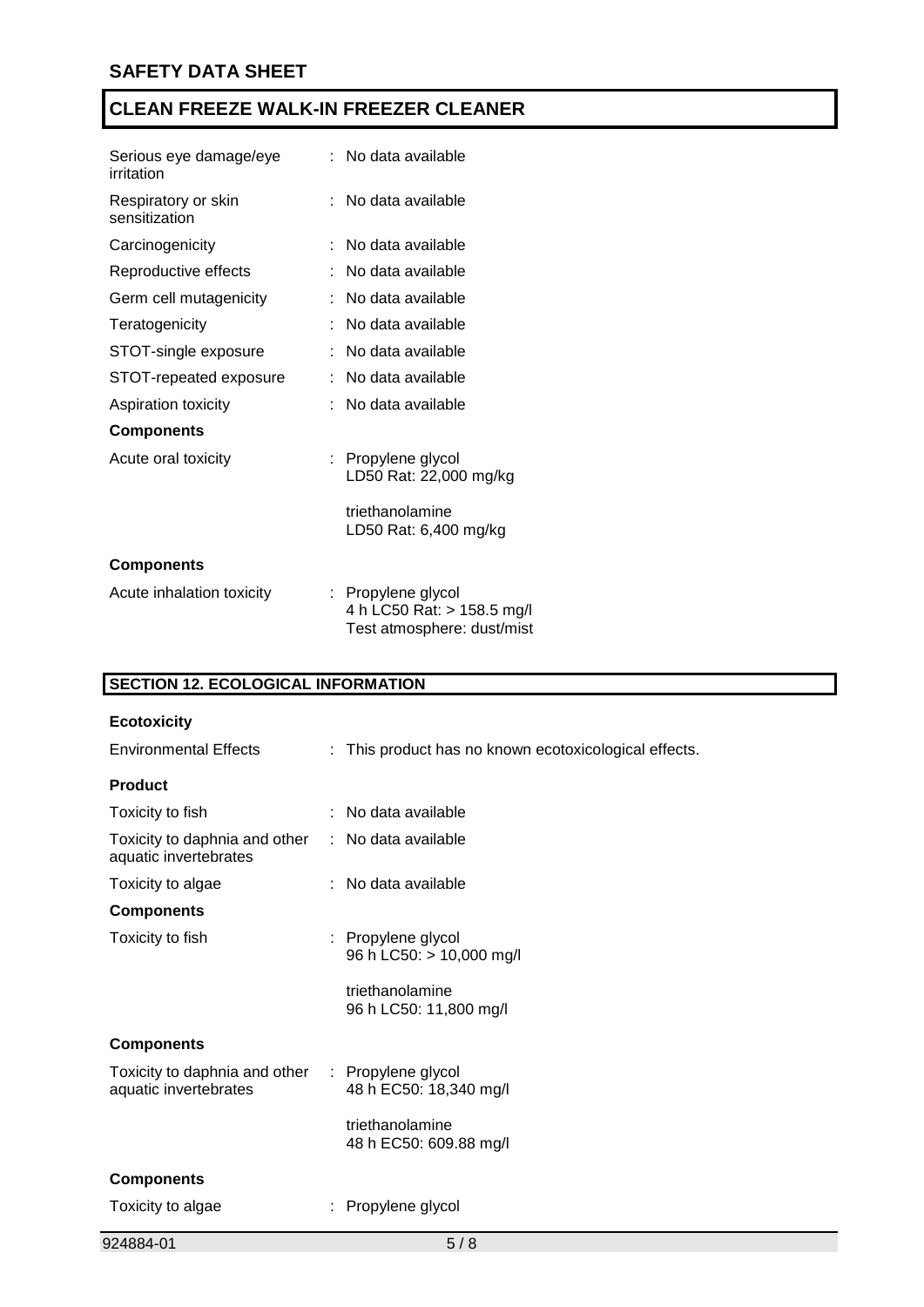96 h EC50: 19,000 mg/l

triethanolamine 72 h EC50: > 100 mg/l

#### **Persistence and degradability**

Readily biodegradable.

#### **Bioaccumulative potential**

No data available

#### **Mobility in soil**

No data available

### **Other adverse effects**

No data available

#### **SECTION 13. DISPOSAL CONSIDERATIONS**

Disposal methods : Diluted product can be flushed to sanitary sewer.

Disposal considerations : Dispose of in accordance with local, state, and federal regulations.

#### **SECTION 14. TRANSPORT INFORMATION**

The shipper/consignor/sender is responsible to ensure that the packaging, labeling, and markings are in compliance with the selected mode of transport.

#### **Land transport (DOT)**

Not dangerous goods

#### **Sea transport (IMDG/IMO)**

Not dangerous goods

#### **SECTION 15. REGULATORY INFORMATION**

#### **EPCRA - Emergency Planning and Community Right-to-Know**

#### **CERCLA Reportable Quantity**

This material does not contain any components with a CERCLA RQ.

#### **SARA 304 Extremely Hazardous Substances Reportable Quantity**

This material does not contain any components with a section 304 EHS RQ.

| SARA 311/312 Hazards | : No SARA Hazards                                                                                                                                                                         |
|----------------------|-------------------------------------------------------------------------------------------------------------------------------------------------------------------------------------------|
| <b>SARA 302</b>      | : This material does not contain any components with a section 302<br>EHS TPQ.                                                                                                            |
| <b>SARA 313</b>      | : This material does not contain any chemical components with known<br>CAS numbers that exceed the threshold (De Minimis) reporting levels<br>established by SARA Title III, Section 313. |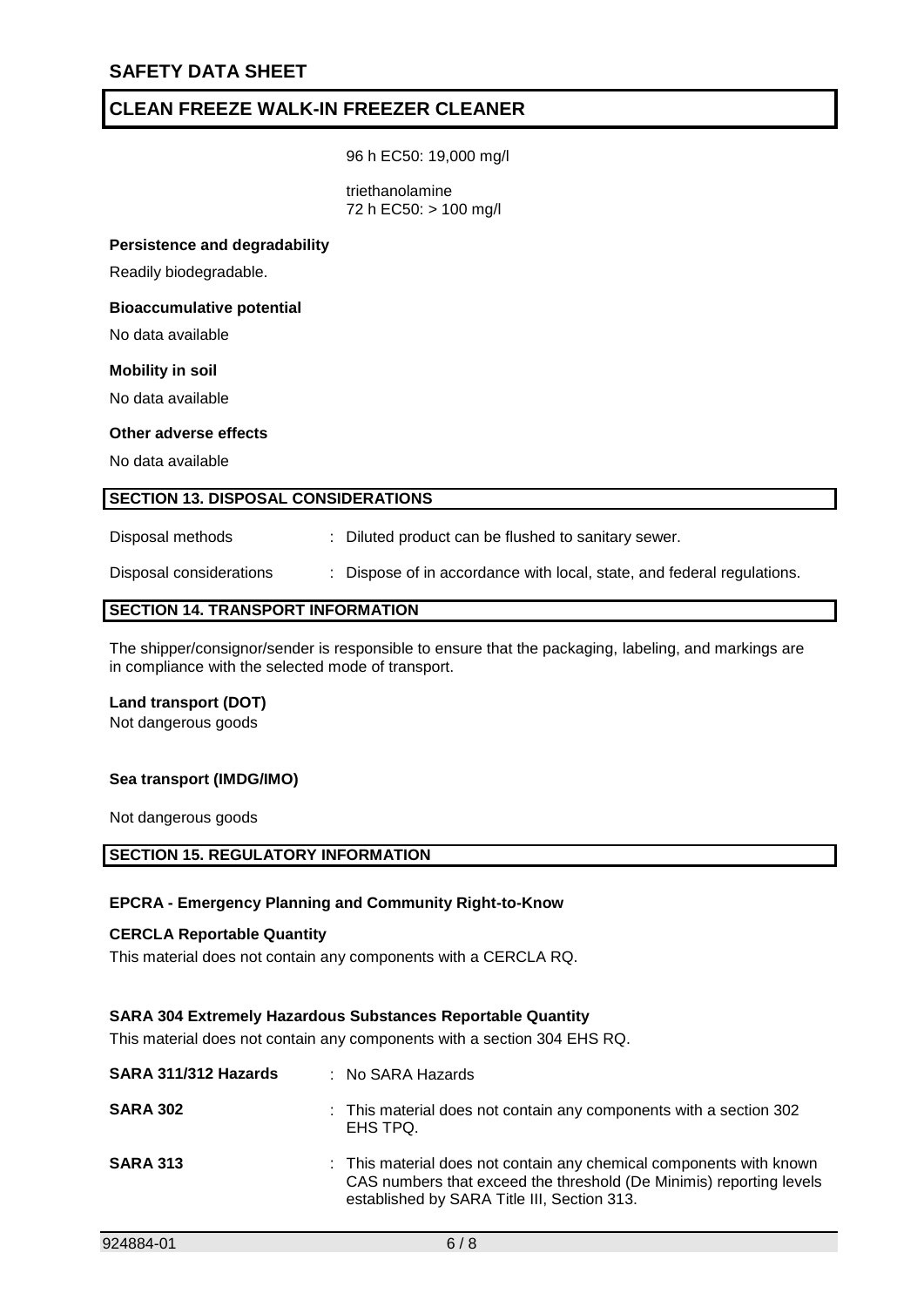### **California Prop. 65**

This product does not contain any chemicals known to the State of California to cause cancer, birth, or any other reproductive defects.

### **California Cleaning Product Right to Know Act of 2017 (SB 258)**

This regulation applies to this product.

| <b>Chemical Name</b> | CAS-No.        | <b>Function</b>       | List(s)                                                                           |
|----------------------|----------------|-----------------------|-----------------------------------------------------------------------------------|
| water                | 7732-18-5      | <b>Diluent</b>        | Not Applicable                                                                    |
| Propylene glycol     | $57 - 55 - 6$  | Stabilizer            | 12                                                                                |
| triethanolamine      | $102 - 71 - 6$ | <b>Cleaning Agent</b> | Not Applicable                                                                    |
| Surfactant           | Withheld       | <b>Cleaning Agent</b> | Not Applicable                                                                    |
| Colorant             | Withheld       | Dye                   | Not Applicable                                                                    |
|                      | . .            | .                     | $\mathbf{r}$ and $\mathbf{r}$ are a set of $\mathbf{r}$ . The set of $\mathbf{r}$ |

\*refer to ecolab.com/sds for electronic links to designated lists

#### **The ingredients of this product are reported in the following inventories:**

## **Switzerland. New notified substances and declared preparations** :

not determined

### **United States TSCA Inventory** :

All substances listed as active on the TSCA inventory

#### **Canadian Domestic Substances List (DSL)** :

All components of this product are on the Canadian DSL

#### **Australia Inventory of Chemical Substances (AICS)** :

On the inventory, or in compliance with the inventory

#### **New Zealand. Inventory of Chemical Substances** :

On the inventory, or in compliance with the inventory

#### **Japan. ENCS - Existing and New Chemical Substances Inventory** :

On the inventory, or in compliance with the inventory

### **Korea. Korean Existing Chemicals Inventory (KECI)** :

On the inventory, or in compliance with the inventory

# **Philippines Inventory of Chemicals and Chemical Substances (PICCS)** :

On the inventory, or in compliance with the inventory

## **China. Inventory of Existing Chemical Substances in China (IECSC)** :

On the inventory, or in compliance with the inventory

### **Taiwan Chemical Substance Inventory (TCSI)** :

not determined

### **SECTION 16. OTHER INFORMATION**